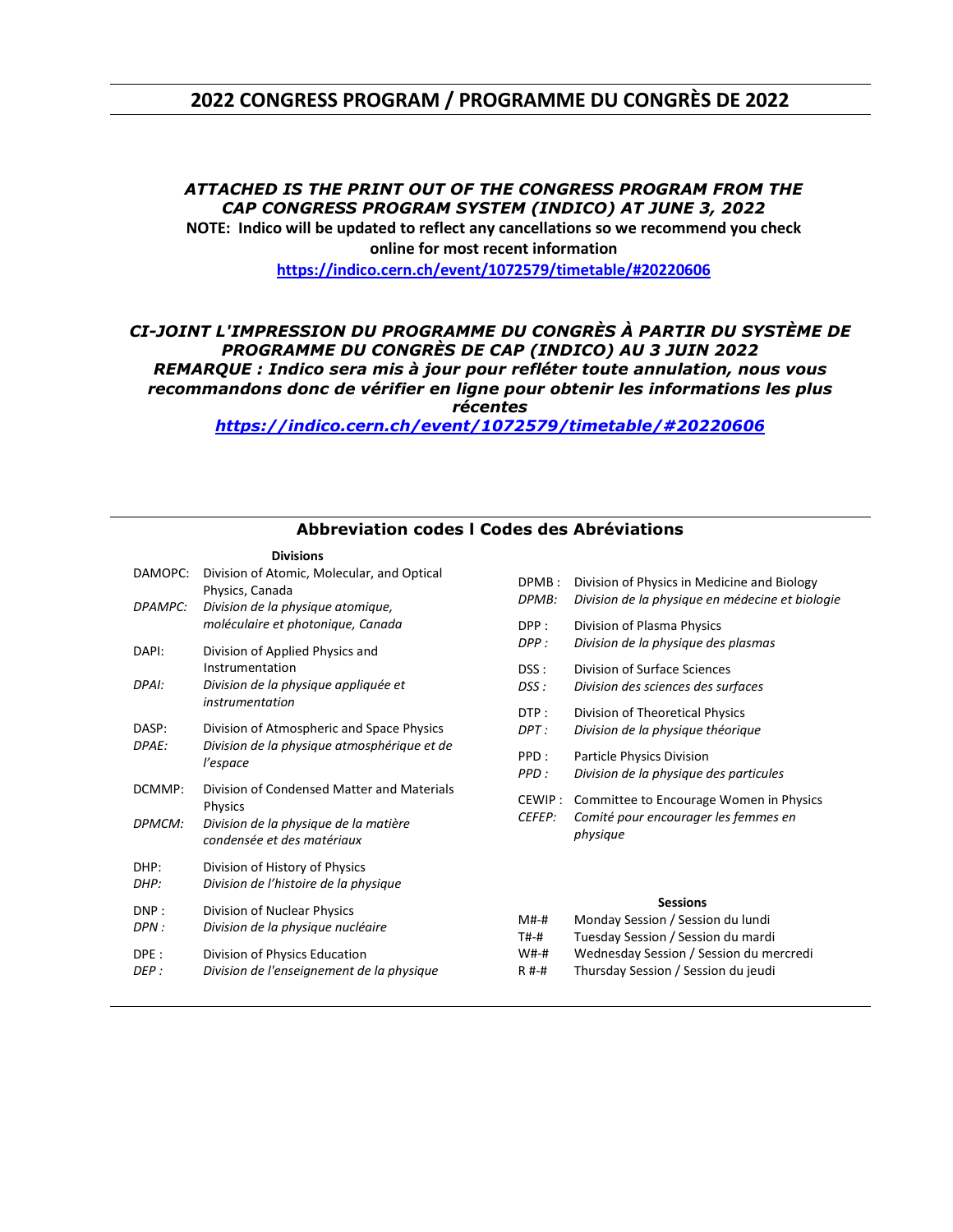# **2022 CAP Congress / Congrès de l'ACP 2022 - 5 Jun 2022 - 11 Jun 2022, McMaster University. Daily Programme: Sunday, 5 June 2022**

**Break: Congress Registration | Inscription au congrès (12:00 - 15:00 and 18h30 - 21h00) Time and Place: MDCL Lobby (5 Jun 2022 - 5 Jun 2022)**

**Session: Graduate Student Workshop (TBD) | Atelier pour les étudiant(e)s diplômé(e)s Time and Place: Building ABB 136, Physics & Astronomy Dept. (15:00 - 18:00) Convener: Cissy Suen**

**Session: CAP Board, Council and Friends Social | Réunion du conseil d'administration, du conseil et des amis de l'ACP Time and Place: The Phoenix Bar and Grill (16:00 - 18:00) Convener: Manu Paranjape**

**Session: CAP Past Presidents' Working Dinner Meeting | Réunion et souper des ancien(ne)s président(e)s de l'ACP Time and Place: The Phoenix Bar and Grill, Alcove (18:00 - 20:00) Convener: Manu Paranjape**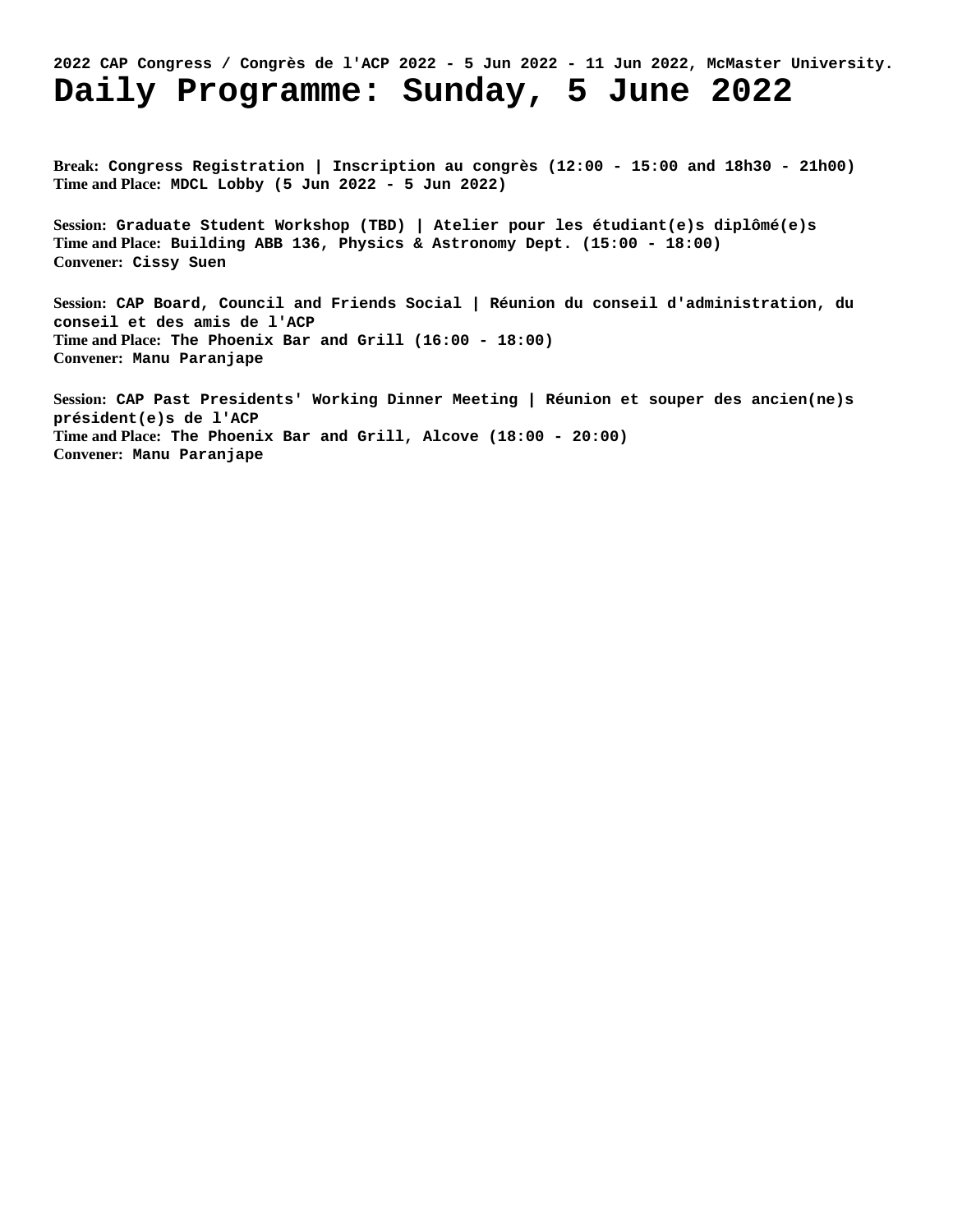### **2022 CAP Congress / Congrès de l'ACP 2022 - 5 Jun 2022 - 11 Jun 2022, McMaster University. Daily Programme: Monday, 6 June 2022**

**Break: Congress Registration and Information (07h30-17h30) | Inscription au congrès et information (07h30-17h30) Time and Place: MDCL Lobby (6 Jun 2022 - 6 Jun 2022)**

**Session: CNILC Breakfast Meeting | Réunion du comité de liaison national canadien de l'UIPPA Time and Place: MDCL 2230 (07:30 - 08:30) Convener: Rituparna Kanungo**

**Session: Congress Welcoming Remarks | Ouverture du Congrès Time and Place: MDCL 1305/07 (08:30 - 08:45)**

**Session: High School / Cégep Teachers' Day Workshop (08h45-15h15) Time and Place: MDCL Lobby then LRW Building (08:45 - 16:00) Conveners: Miranda Schmidt; Reza Nejat; Chris Meyer**

**Session: M-PLEN1 - Plenary Session | Session plénière - Jane Heffernan Time and Place: MDCL 1305/07 (08:45 - 09:30) Convener: Cornelia Hoehr**

**Session: M-PLEN2 Plenary Session | Session plénière - Arthi Jayaraman Time and Place: MDCL 1305/07 (09:30 - 10:15) Convener: Robert Wickham**

**Break: Health Break (Travel time to technical sessions) | Pause santé (Transfert vers les sessions techniques) Time and Place: MDCL Hallways (6 Jun 2022 - 6 Jun 2022)**

**Session: M1-3 Imaging - MRI (DPMB) I Imagerie - IRM (DPMB) Time and Place: MDCL 1102 (10:45 - 12:15) Convener: Cornelia Hoehr**

**Session: M1-10 Fields, Particles, and Strings I (DTP) | Champs, particules et cordes I (DPT) Time and Place: MDCL 1115 (10:45 - 12:15) Convener: Mark Walton**

**Session: M1-9 Exploring the Energy and Precision Frontier I (PPD) | Exploration de la frontière d'énergie et de précision I (PPD) Time and Place: MDCL 1105 (10:45 - 12:30) Convener: Kate Pachal**

**Session: M1-7 Quantum Materials I (DCMMP) | Matériaux quantiques I (DPMCM) Time and Place: MDCL 1010 (10:45 - 12:15) Convener: Mark Gallagher**

**Session: M1-1 Dark Matter Experiments I (PPD) | Expériences sur la matière sombre I (PPD) Time and Place: MDCL 1309 (10:45 - 12:15) Convener: Mark Patrick Hartz**

**Session: M1-8 Statistical physics and biology (DCMMP) | Physique statistique et biologie (DPMCM) Time and Place: MDCL 1116 (10:45 - 12:15) Convener: James Polson**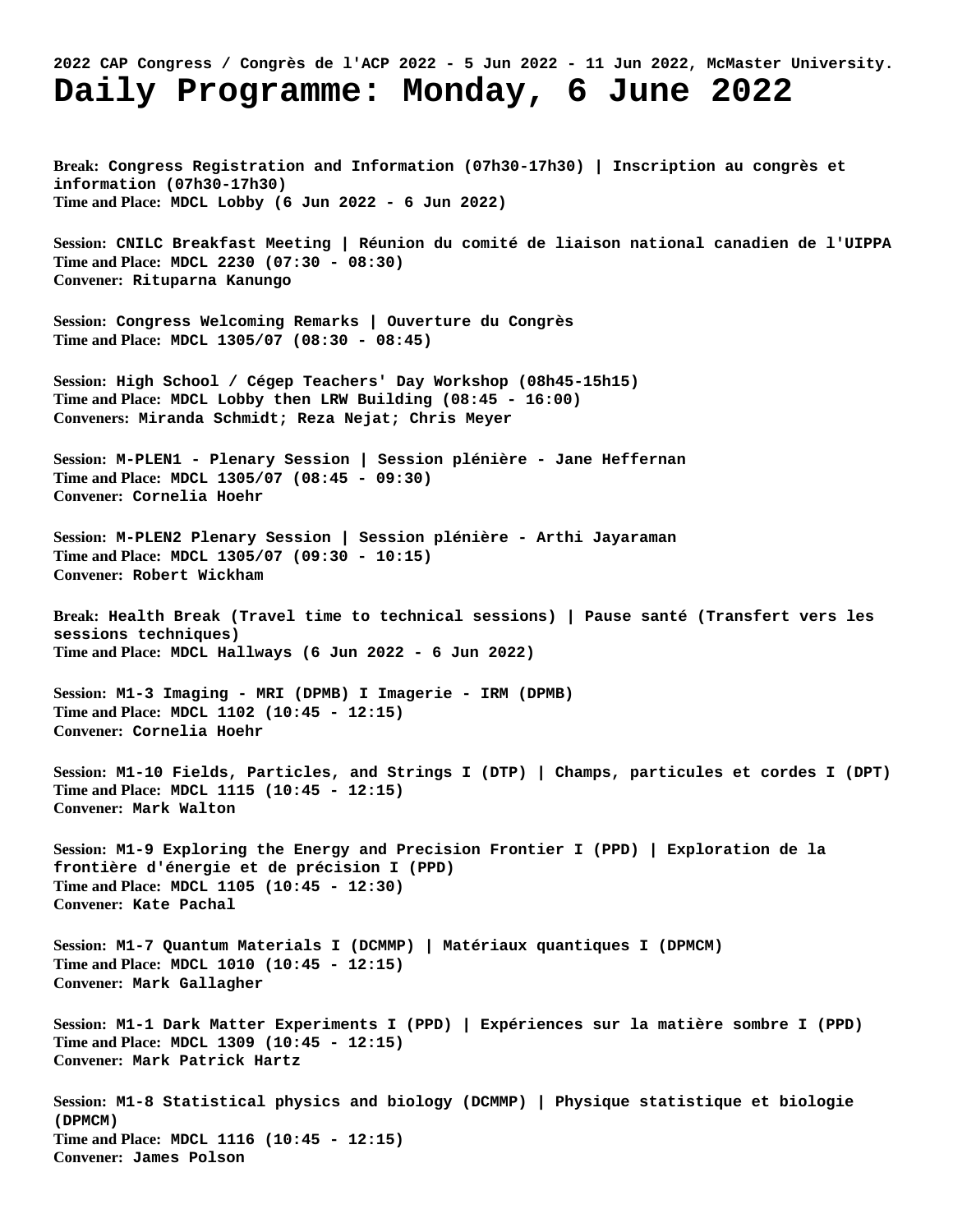**Session: M1-2 Gravity and Cosmology I (DTP) | Gravité et cosmologie I (DPT) Time and Place: MDCL 1008 (10:45 - 12:15) Convener: Sanjeev Seahra Session: M1-5 DPE I - Joint with DGEP (DPE/DGEP) | DEP I - conjointement avec DEGP (DEP/DEGP) Time and Place: MDCL 1009 (10:45 - 12:15) Convener: Daria Ahrensmeier Session: M1-6 Accelerator Developments in Canada (DAPI) | Progrès dans les accélérateurs au Canada (DPAI) Time and Place: MDCL 1016 (10:45 - 12:15) Convener: Alexander Gottberg Session: M1-4 Nuclear Structure and Astrophysics (DNP) | Structure nucléaire et astrophysique (DPN) Time and Place: MDCL 1110 (10:45 - 12:30) Convener: Liliana Caballero Suarez Session: Science Policy Workshop | Atelier de science politique Time and Place: MDCL 1305/07 (12:15 - 13:15) Convener: Eric Donovan Break: Break for Lunch (12h15-13h15) | Pause pour dîner (12h15-13h15) Time and Place: (6 Jun 2022 - 6 Jun 2022) Session: M2-6 Soft condensed matter I (DCMMP) | Matière condensée molle I (DPMCM) Time and Place: MDCL 1116 (13:15 - 14:45) Convener: Robert Wickham Session: M2-1 Exploring the Energy and Precision Frontier II (PPD) | Exploration de la frontière d'énergie et de précision II (PPD) Time and Place: MDCL 1105 (13:15 - 14:45) Convener: Dominique Anderson Trischuk Session: M2-4 Precision Techniques in Nuclear and Particle Physics (DNP) | Techniques de précision en physique des particules et des noyaux (DPN) Time and Place: MDCL 1110 (13:15 - 14:45) Convener: Elie Korkmaz Session: M2-9 DPE II (DPE) | DEP II (DEP) Time and Place: MDCL 1009 (13:15 - 14:45) Convener: Daria Ahrensmeier Session: M2-7 Low Dimensional Materials and Heterostructures (DCMMP) | Matériaux à basse dimension et hétérostructures (DPMCM) Time and Place: MDCL 1010 (13:15 - 14:45) Convener: Adina Luican-Mayer Session: M2-5 Degenerate Quantum Gases and Cold Atoms and Molecules (DAMOPC/DCMMP) | Gaz quantiques dégénérés, molécules et atomes froids (DPAMPC/DPMCM) Time and Place: MDCL 1309 (13:15 - 14:45) Convener: Jens Lassen Session: M2-2 Mathematical and Theoretical Physics (DTP) | Physique mathématique et physique théorique (DPT) Time and Place: MDCL 1115 (13:15 - 14:30) Convener: Olivia Di Matteo**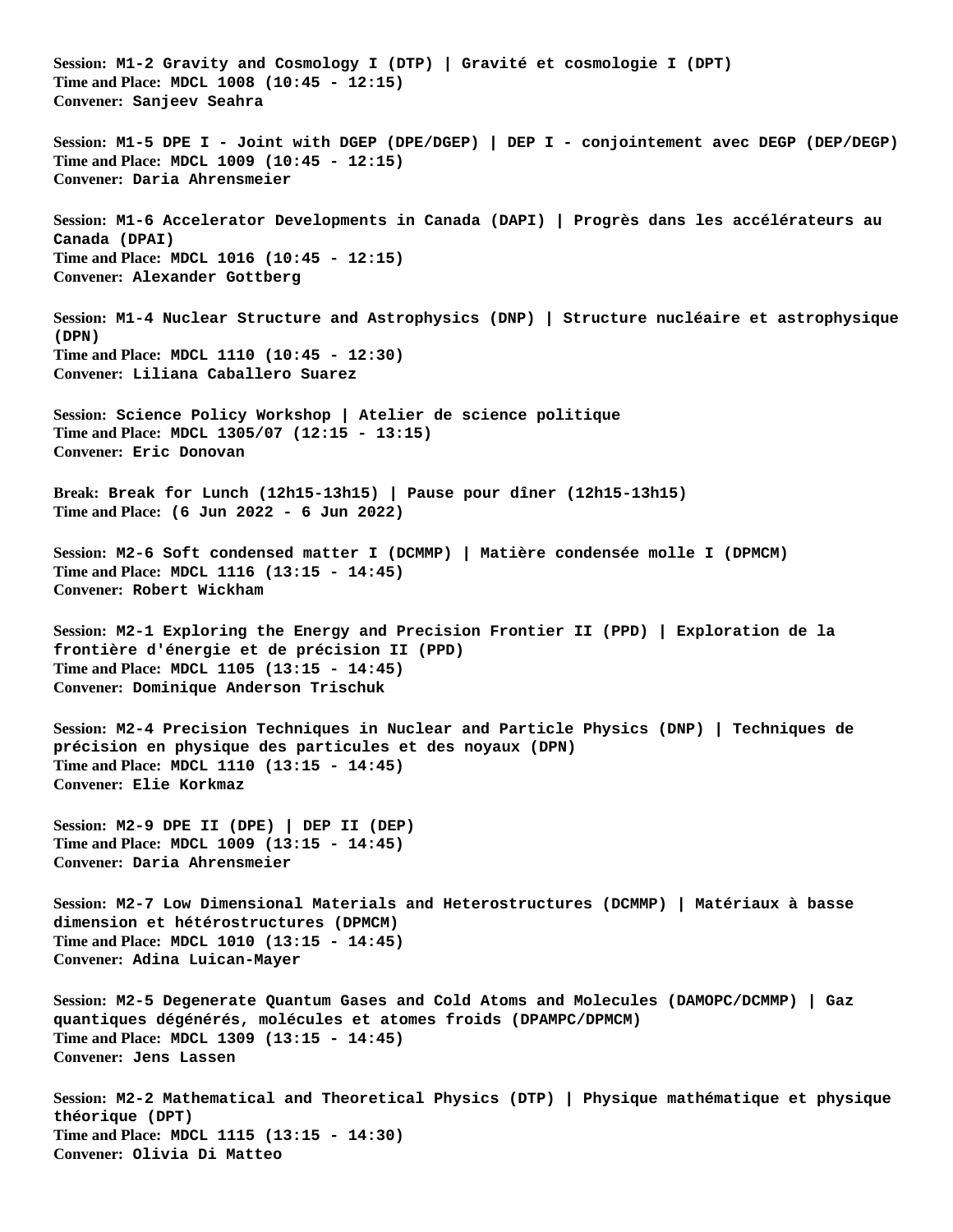**Session: M2-10 Black Holes (DTP) | Trous noirs (DPT) Time and Place: MDCL 1008 (13:15 - 14:45) Convener: Daniel Siegel Session: M2-3 Functional Biophysics (DPMB) | Biophysique fonctionnelle (DPMB) Time and Place: MDCL 1102 (13:15 - 14:45) Convener: Ozzy Mermut Session: M2-8 Quantum and Strongly Interacting Electron Systems (DCMMP) | Systèmes quantiques d'électrons interagissant fortement (DPMCM) Time and Place: MDCL 1016 (13:45 - 15:15) Convener: Bill Atkinson Break: Break for Teachers' Workshop | Pause pour l'atelier des enseignants Time and Place: Wilson Hallway (6 Jun 2022 - 6 Jun 2022) Break: Health Break | Pause santé Time and Place: MDCL Hallway (6 Jun 2022 - 6 Jun 2022) Session: M-PLEN3 Plenary Session | Session plénière - Krishna Rajagopal Time and Place: MDCL 1305/07 (15:15 - 16:00) Convener: Daria Ahrensmeier Session: M3-1 Advances in Nuclear and Particle Theory (DTP/DNP/PPD) | Progrès en théorie des particules et des noyaux (DPT/DPN/PPD) Time and Place: MDCL 1105 (16:00 - 17:30) Conveners: Marco Merkli; Michael Gericke; Matthias Danninger Session: M3-9 Atomic and Molecular Physics - Laser Spectroscopy (DAMOPC) | Physique atomique et moléculaire - spectroscope laser (DPAMPC) Time and Place: MDCL 1008 (16:00 - 17:30) Convener: Jens Lassen Session: M3-5 DPE III (DPE) | DEP III (DEP) Time and Place: MDCL 1009 (16:00 - 17:30) Convener: Daria Ahrensmeier Session: M3-2 Unconventional superconductivity and topology (DCMMP) | Supraconductivité non conventionnelle et topologie (DPMCM) Time and Place: MDCL 1010 (16:00 - 17:30) Convener: Robert Wickham Session: M3-3 Molecular and Soft Matter Biophysics (DPMB/DCMMP) | Biophysique moléculaire et de la matière molle (DPMB/DPMCM) Time and Place: MDCL 1102 (16:00 - 17:00) Convener: Cornelia Hoehr Session: M3-8 Dark Matter Experiment II (PPD) | Experiences de matière sombre II (PPD) Time and Place: MDCL 1309 (16:00 - 17:30) Convener: Marie-Cécile Piro Session: M3-4 Strong Gravity and Black Holes (DTP) | Gravité forte et trous noirs (DPT) Time and Place: MDCL 1116 (16:00 - 17:30) Convener: Ivan Booth**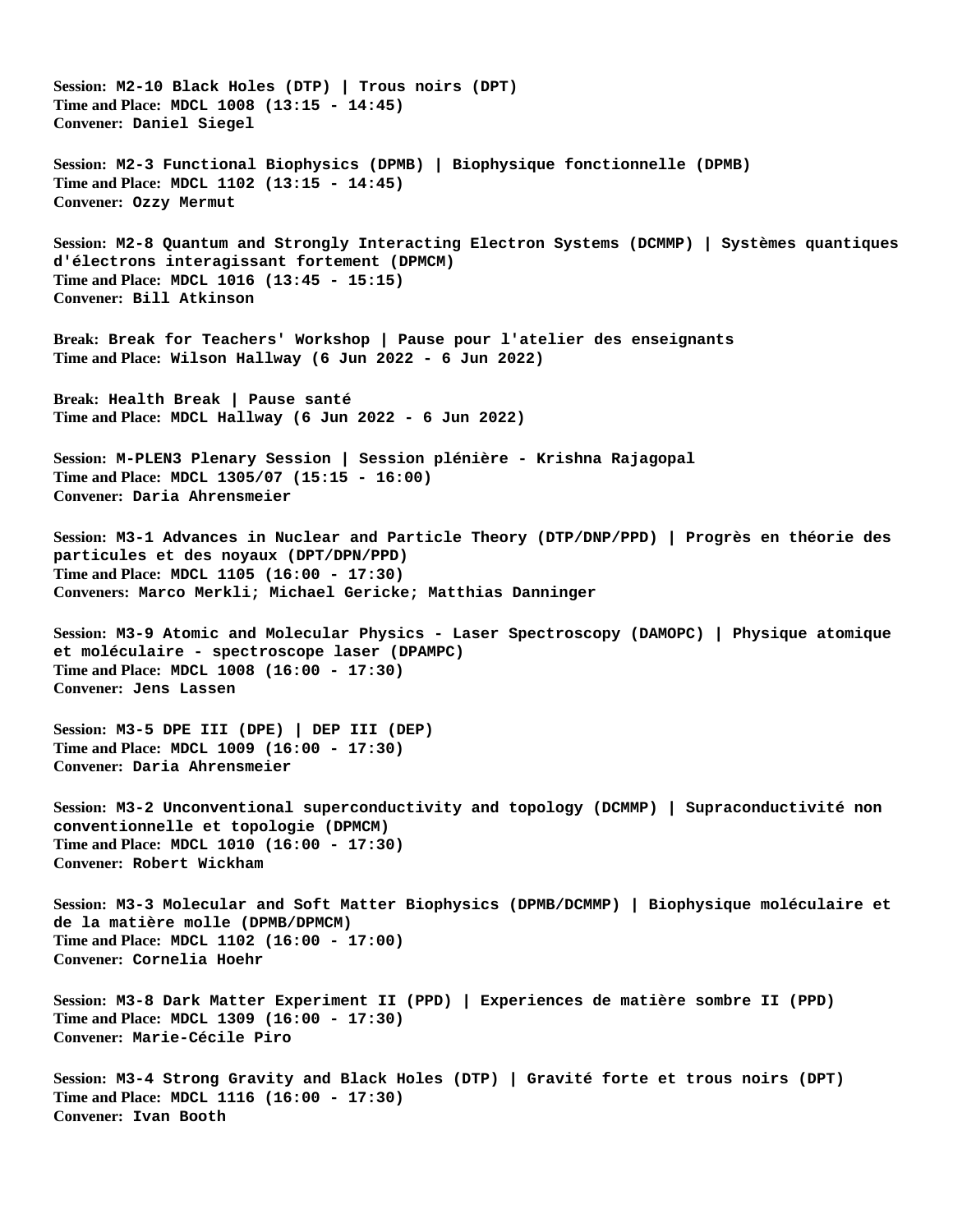**Session: M3-6 Accelerator Applications (DAPI) | Applications des accélérateurs (DPAI) Time and Place: MDCL 1016 (16:00 - 17:30) Convener: Robert Edward Laxdal**

**Session: M3-7 Fundamental Symmetries and New Physics at Low Energy I (DNP) | Symétries fondamentales et nouvelle physique à basse énergie (DPN) Time and Place: MDCL 1110 (16:00 - 17:30) Convener: Gerald Gwinner**

**Session: High School Day Extra Workshop | Atelier supplémentaire de la journée du secondaire Time and Place: LRW Building (16:15 - 17:15) Conveners: Reza Nejat; Chris Meyer; Miranda Schmidt**

**Session: High School Day Social | Activité sociale de la journée du secondaire Time and Place: MUSC Marketplace (17:00 - 19:30) Conveners: Reza Nejat; Miranda Schmidt; Chris Meyer**

**Session: Welcome Reception with BBQ | Réception d'accueil avec BBQ Time and Place: MUSC Marketplace (17:30 - 19:15)**

**Session: M-HERZ Herzberg Memorial Public Lecture | Conférence publique commémorative Herzberg - D. Strickland, U. Waterloo Time and Place: MDCL 1305/07 (19:30 - 21:00) Convener: Manu Paranjape**

**Session: Lecture Hall Available for Mingling / Salle de conférence disponible pour échanges Time and Place: MDCL 1305/07 (21:00 - 22:00)**

**Break: Sidewalk Astronomy │Astronomie de trottoir Time and Place: Meet in MDCL Lobby (6 Jun 2022 - 6 Jun 2022)**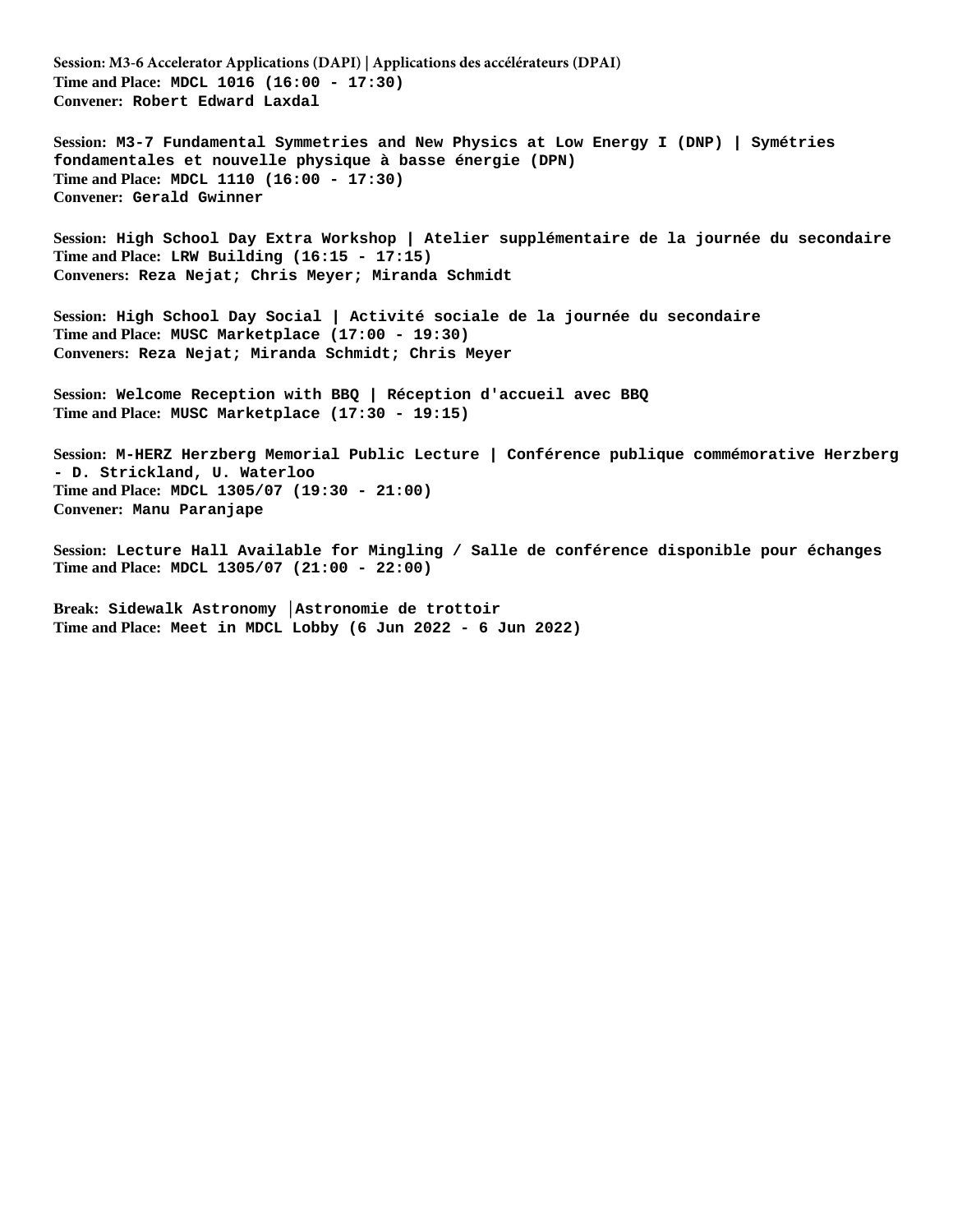## **2022 CAP Congress / Congrès de l'ACP 2022 - 5 Jun 2022 - 11 Jun 2022, McMaster University. Daily Programme: Tuesday, 7 June 2022**

**Break: Congress Registration and Information (07h30-17h00) | Inscription au congrès et information (07h30-17h00) Time and Place: MDCL Lobby (7 Jun 2022 - 7 Jun 2022)**

**Session: Exhibit Booths Open 08:30-16:00 | Salle d'exposition ouverte de 08h30 à 16h00 Time and Place: MDCL Hallways (08:05 - 08:30)**

**Session: T1-8 Precision Techniques in Spectroscopy (DAMOPC) | Techniques de précision en spectroscopie (DPAMPC) Time and Place: MDCL 1016 (08:30 - 10:15) Convener: Jens Lassen**

**Session: T1-5 Private Sector Physicists - STARTS AT 10:45 (CAP-DAPI) | Physicien(ne)s dans le secteur privé - DÉBUT À 10h45 (ACP-DPAI) Time and Place: MDCL 1009 (08:30 - 10:15) Convener: Daniel Cluff**

**Session: T1-4 Hot Topics From Theory Made Accessible (DTP) | Sujets chauds de la théorie rendus accessibles (DPT) Time and Place: MDCL 1102 (08:30 - 10:15) Convener: Randy Lewis**

**Session: T1-3 New Directions in Accelerator-Based Experiments: Future Collider Experiments - Energy Frontier (PPD) | Nouvelles voies fondées sur des accélérateurs: expériences futures avec collisionneurs - frontière d'énergie (PPD) Time and Place: MDCL 1105 (08:30 - 10:15) Convener: Matthias Danninger**

**Session: T1-2 Plasma Physics Symposium I (DPP) | Symposium de physique des plasmas I (DPP) Time and Place: MDCL 1010 (08:30 - 10:15) Convener: Ahmad Hamdan**

**Session: T1-6 Physics at the EIC Symposium: Electron-Ion Collider, An Overview (DNP) | Symposium sur la physique à l'EIC: collisionneur électrons-ions, un survol (DPN) Time and Place: MDCL 1008 (08:30 - 10:15) Convener: Garth Huber**

**Session: T1-7 Fluctuations and Disorder in Condensed Matter (DCMMP) | Fluctuations et désordre en matière condensée (DPMCM) Time and Place: MDCL 1309 (08:30 - 10:15) Convener: Robert Wickham**

**Session: T1-1 Advances in Physics in Biology and Medicine Symp.: Protein system dynamics (DPMB) | Symposium sur les progrès en physique dans la biologie et la médecine: dynamique des systèmes de protéines (DPMB) Time and Place: MDCL 1110 (08:30 - 10:15) Convener: Valerie Booth**

**Break: Health Break with Exhibitors | Pause santé avec exposants Time and Place: MDCL Hallways (7 Jun 2022 - 7 Jun 2022)**

**Session: T2-3 New Directions in Accelerator-Based Experiments: Future Collider Experiments - Energy and Precision Frontier (PPD) | Nouvelles voies fondées sur des accélérateurs:**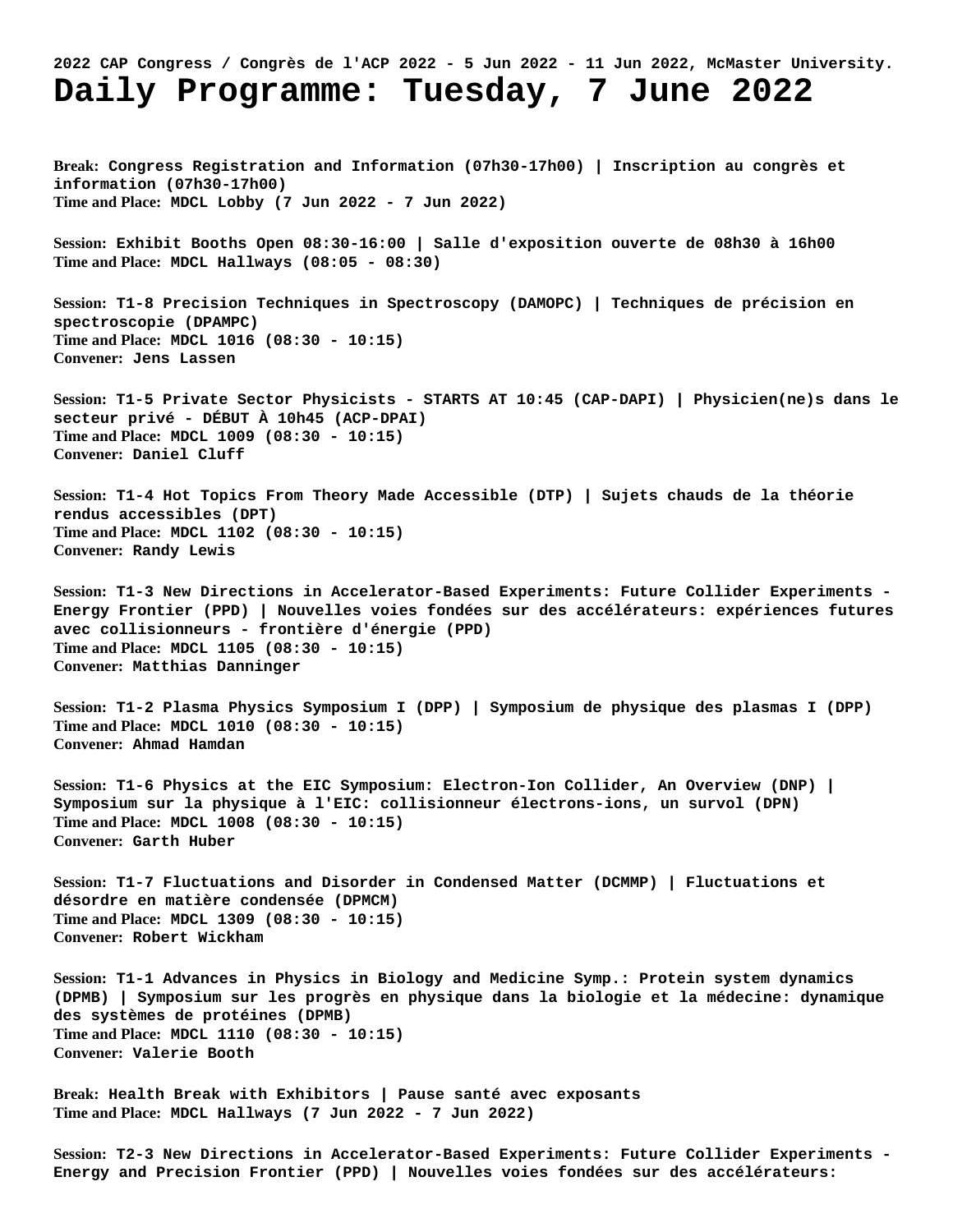**expériences futures avec collisionneurs - frontière d'énergie et de précision (PPD) Time and Place: MDCL 1105 (10:45 - 12:15) Convener: Marie-Cécile Piro Session: T2 -1 Advances in Physics in Biology and Medicine Symp.: Protein design and diffusion (DPMB) | Symposium sur les progrès en physique dans la biologie et la médecine: conception de protéines et diffusion (DPMB) Time and Place: MDCL 1110 (10:45 - 12:15) Convener: Ozzy Mermut Session: T2-5 Private Sector Physicists (CAP-DAPI) | Physicien(ne)s dans le secteur privé (ACP-DPAI) Time and Place: MDCL 1009 (10:45 - 12:15) Convener: Daniel Cluff Session: T2-6 Physics at the EIC Symposium: Accelerator Developments at the EIC (DNP) | Symposium sur la physique à l'EIC: avancées d'accélérateurs à l'EIC (DPN) Time and Place: MDCL 1008 (10:45 - 12:15) Convener: David Hornidge Session: T2-7 Fluctuations and Disorder in Condensed Matter (DCMMP) | Fluctuations et désordre en matière condensée (DPMCM) Time and Place: MDCL 1309 (10:45 - 12:15) Convener: An-Chang Shi Session: T2-8 Precision Techniques in Spectroscopy (DAMOPC) | Techniques de précision en spectroscopie (DPAMPC) Time and Place: MDCL 1016 (10:45 - 12:15) Convener: Jens Lassen Session: T2-2 Plasma Physics Symposium II (DPP) | Symposium de physique des plasmas II (DPP) Time and Place: MDCL 1010 (10:45 - 12:15) Convener: Stephan Reuter Session: T2-4 Hot Topics From Theory Made Accessible (DTP) | Sujets chauds de la théorie rendus accessibles (DPT) Time and Place: MDCL 1102 (10:45 - 12:15) Convener: Mariana Frank Session: CJP Editorial Board Meeting | Réunion du comité de rédaction de la RCP Time and Place: MDCL 2230 (12:00 - 13:30) Convener: Robert Mann Break: Break for Lunch (12h15-13h15) | Pause pour dîner (12h15-13h15) Time and Place: MDCL Hallways (7 Jun 2022 - 7 Jun 2022) Session: T3-1 Advances in Physics in Biology and Medicine Symp.: Physics in Medicine (DPMB) | Symposium sur les progrès en physique dans la biologie et la médecine: la physique en médecine (DPMB) Time and Place: MDCL 1110 (13:15 - 14:45) Convener: Cornelia Hoehr Session: T3-3 New Directions in Accelerator-Based Experiments: Future Experiments at TRIUMF and Brookhaven (PPD) | Nouvelles voies fondées sur des accélérateurs: expériences futures à TRIUMF et Brookhaven (PPD) Time and Place: MDCL 1105 (13:15 - 14:45) Convener: Oliver Stelzer-Chilton**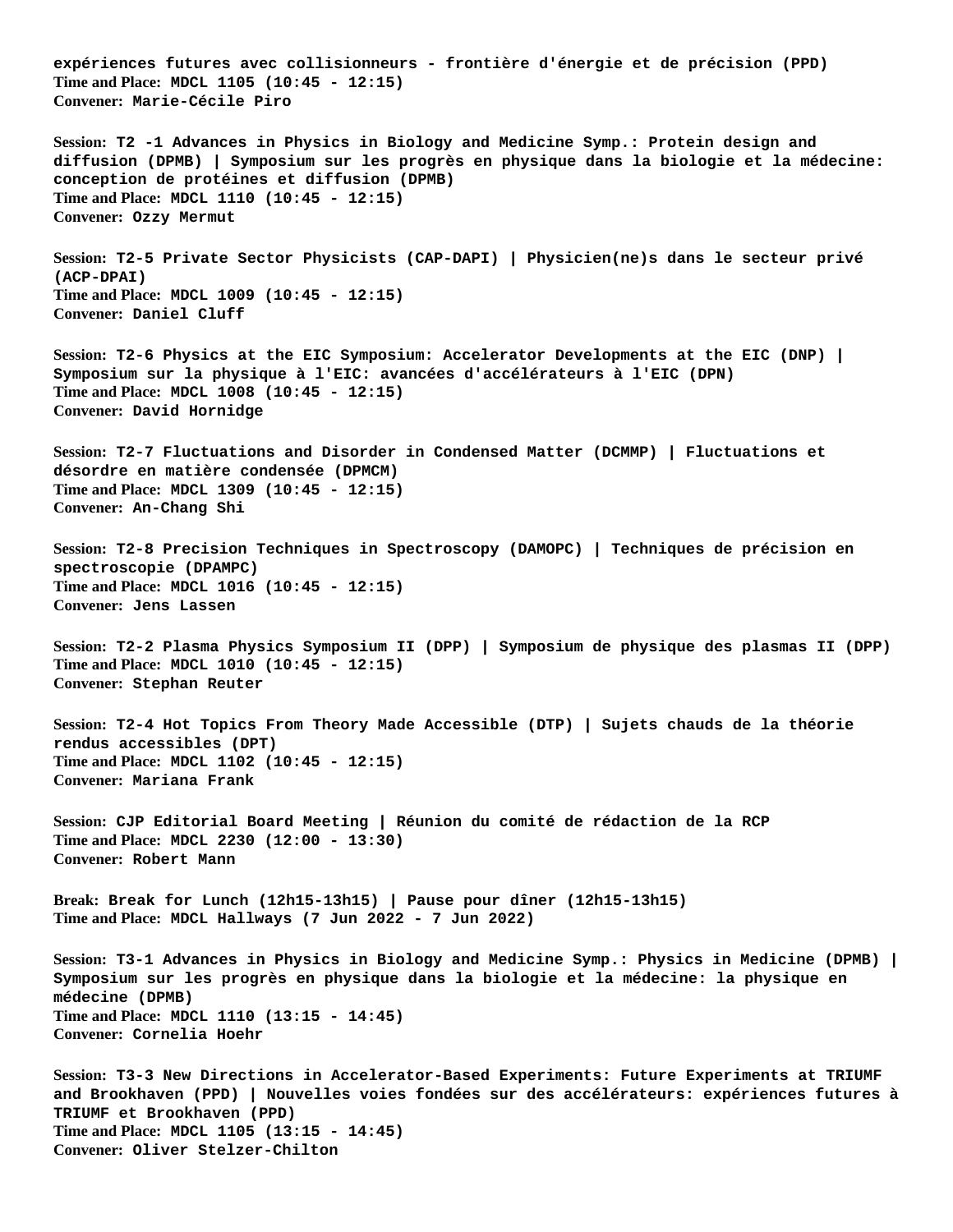**Session: T3-2 Plasma Physics Symposium III (DPP) | Symposium de physique des plasmas III (DPP) Time and Place: MDCL 1010 (13:15 - 14:45) Conveners: Stephan Reuter; Ahmad Hamdan Session: T3-8 Precision Techniques in Spectroscopy (DAMOPC) | Techniques de précision en spectroscopie (DPAMPC) Time and Place: MDCL 1016 (13:15 - 14:45) Convener: Jens Lassen Session: T3-7 Fluctuations and Disorder in Condensed Matter (DCMMP) | Fluctuations et désordre en matière condensée (DPMCM) Time and Place: MDCL 1309 (13:15 - 14:45) Convener: Sung-Sik Lee Session: T3-6 Physics at the EIC Symposium: Theoretical Physics at the EIC (DNP) | Symposium sur la physique à l'EIC: physique théorique à l'EIC (DPN) Time and Place: MDCL 1008 (13:15 - 14:45) Convener: Stephen Kay Session: T3-5 Private Sector Physicists (CAP-DAPI) | Physicien(ne)s dans le secteur privé (ACP-DPAI) Time and Place: MDCL 1009 (13:15 - 14:45) Convener: Daniel Cluff Session: T3-4 Hot Topics From Theory Made Accessible (DTP) | Sujets chauds de la théorie rendus accessibles (DPT) Time and Place: MDCL 1102 (13:15 - 14:45) Convener: Robert Petry Break: Health Break (with exhibitors) | Pause santé (avec exposants) Time and Place: MDCL Hallways (7 Jun 2022 - 7 Jun 2022) Session: T4-4 Hot Topics From Theory Made Accessible (DTP) | Sujets chauds de la théorie rendus accessibles (DPT) Time and Place: MDCL 1102 (15:15 - 17:15) Convener: Carlo Maria Scandolo Session: T4-3 New Directions in Accelerator-Based Experiments: Future Experiments - From Collider to neutrinos (PPD) | Nouvelles voies fondées sur des accélérateurs: expériences futures - de collisionneur à neutrinos (PPD) Time and Place: MDCL 1105 (15:15 - 17:15) Convener: Claire David Session: T4-1 Advances in Physics in Biology and Medicine Symp.: Novel diagnosis and therapy (DPMB) | Symposium sur les progrès en physique dans la biologie et la médecine: nouveaux diagnostics et thérapies (DPMB) Time and Place: MDCL 1110 (15:15 - 17:15) Convener: Valerie Booth Session: T4-2 Plasma Physics Symposium VI : Networking (DPP) | Symposium de physique des plasmas VI: Réseautage (DPP) Time and Place: MDCL 1010 (15:15 - 17:15) Conveners: Stephan Reuter; Ahmad Hamdan**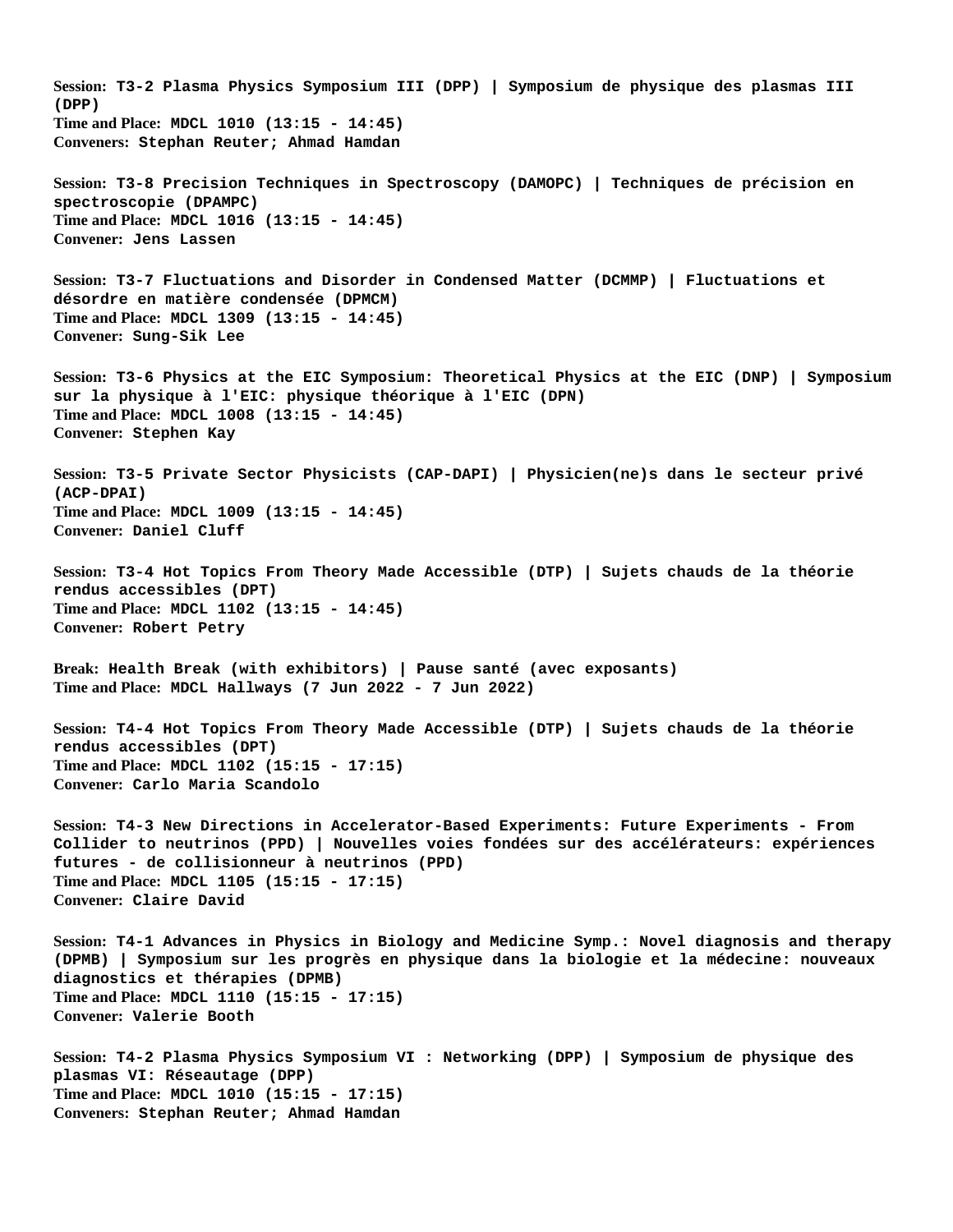**Session: T4-8 Precision Techniques in Spectroscopy (DAMOPC) | Techniques de précision en spectroscopie (DPAMPC) Time and Place: MDCL 1016 (15:15 - 17:15) Convener: Jens Lassen Session: T4-5 Private Sector Physicists (CAP-DAPI) | Physicien(ne)s dans le secteur privé (ACP-DPAI) Time and Place: MDCL 1009 (15:15 - 17:15) Convener: Daniel Cluff Session: T4-7 Fluctuations and Disorder in Condensed Matter (DCMMP) | Fluctuations et désordre en matière condensée (DPMCM) Time and Place: MDCL 1309 (15:15 - 17:15) Convener: Erik Sorensen Session: T4-6 Physics at the EIC Symposium: Experimental Opportunities at the EIC (DNP) | Symposium sur la physique à l'EIC: opportunités expérimentales à l'EIC (DPN) Time and Place: MDCL 1008 (15:15 - 17:15) Convener: Zisis Papandreou Break: NOTE re Poster session programming: The 2 min time allotted to each poster is SIMPLY used to have each poster display more conveniently in the schedule. There is NO specific presentation time for posters. All presenters should be at their posters for the duration of the poster session. Time and Place: (7 Jun 2022 - 7 Jun 2022) Session: DPP Poster Session & Student Poster Competition (5) | Session d'affiches DPP et concours d'affiches étudiantes (5) Time and Place: MUSC Marketplace (17:30 - 19:00) Session: DAPI Poster Session & Student Poster Competition (4) | Session d'affiches DPIA et concours d'affiches étudiantes (4) Time and Place: MUSC Marketplace (17:30 - 19:00) Session: DCMMP Poster Session & Student Poster Competition (8) | Session d'affiches DPMCM et concours d'affiches étudiantes (8) Time and Place: MUSC Marketplace (17:30 - 19:00) Session: DHP Poster Session & Student Poster Competition (0) | Session d'affiches DHP et concours d'affiches étudiantes (0) Time and Place: MUSC Marketplace (17:30 - 19:00) Session: DAMOPC Poster Session & Student Poster Competition (9) | Session d'affiches DPAMPC et concours d'affiches étudiantes (9) Time and Place: MUSC Marketplace (17:30 - 19:00) Session: DGEP Poster Session & Student Poster Competition (0) | Session d'affiches DEGP et concours d'affiches étudiantes (0) Time and Place: MUSC Marketplace (17:30 - 19:00) Session: DSS Poster Session & Student Poster Competition (0) | Session d'affiches DSS et concours d'affiches étudiantes (0) Time and Place: MUSC Marketplace (17:30 - 19:00) Session: DNP Poster Session & Student Poster Competition (4) | Session d'affiches DPN et concours d'affiches étudiantes (4) Time and Place: MUSC Marketplace (17:30 - 19:00)**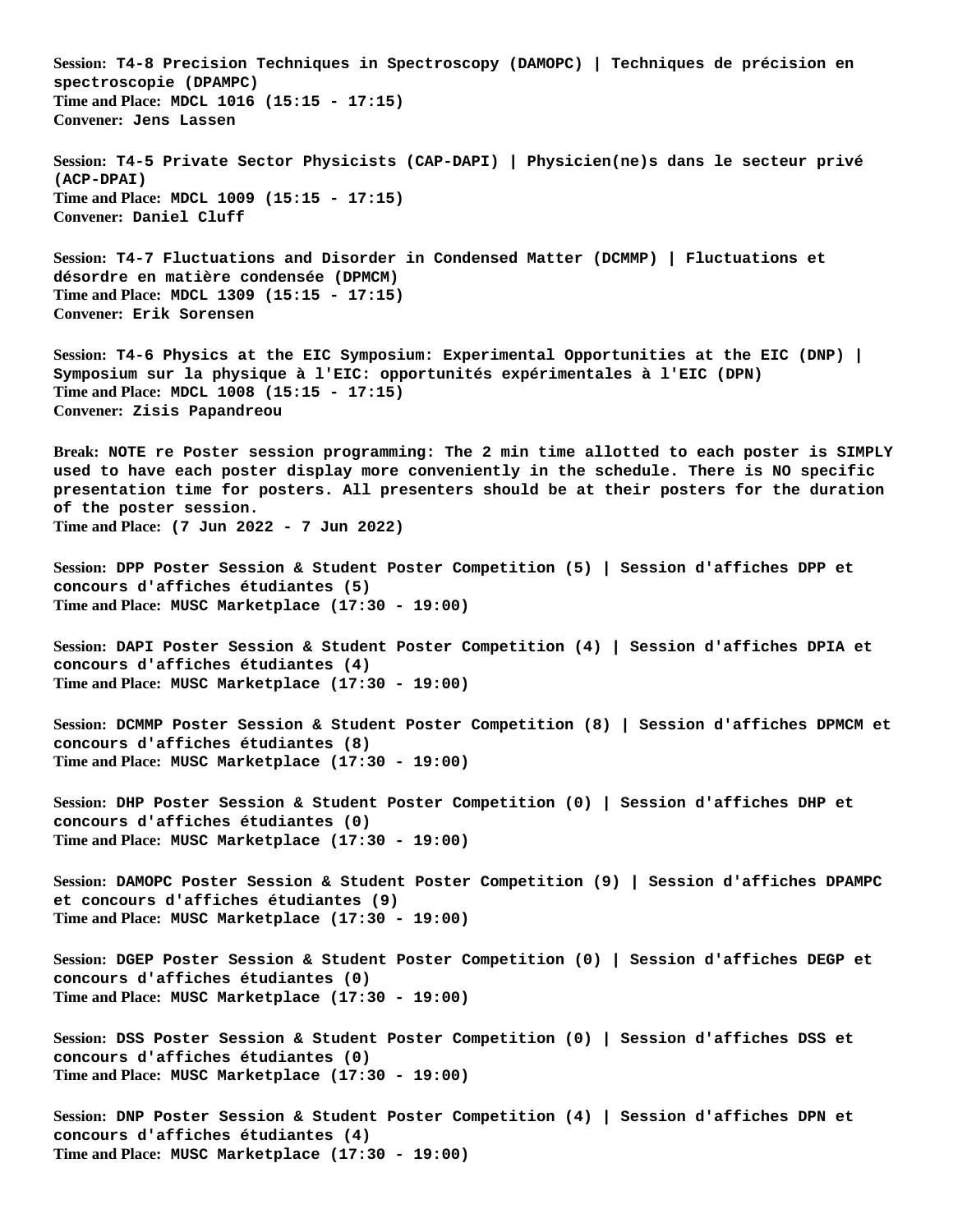**Session: DASP Poster Session & Student Poster Competition (0) | Session d'affiches DPAE et concours d'affiches étudiantes (0) Time and Place: MUSC Marketplace (17:30 - 19:00)**

**Session: DPE Poster Session & Student Poster Competition (0) | Session d'affiches DEP et concours d'affiches étudiantes (0) Time and Place: MUSC Marketplace (17:30 - 19:00)**

**Session: DPMB Poster Session & Student Poster Competition (16) | Session d'affiches DPMB et concours d'affiches étudiantes (16) Time and Place: MUSC Marketplace (17:30 - 19:00)**

**Session: PPD Poster Session & Student Poster Competition (19) | Session d'affiches PPD et concours d'affiches étudiantes (19) Time and Place: MUSC Marketplace (17:30 - 19:00)**

**Session: DTP Poster Session & Student Poster Competition (4) | Session d'affiches DPT et concours d'affiches étudiantes (4) Time and Place: MUSC Marketplace (17:30 - 19:00)**

**Session: Departmental Leaders Meeting / Réunion des directeurs(directrices) de département Time and Place: Off campus venue - McMaster Innovation Park (across main street) (19:00 - 22:00) Convener: Chitra Rangan**

**Session: CJP Editorial Board Dinner | Souper du comité de rédaction de la RCP Time and Place: Off campus venue (19:00 - 21:00) Convener: Robert Mann**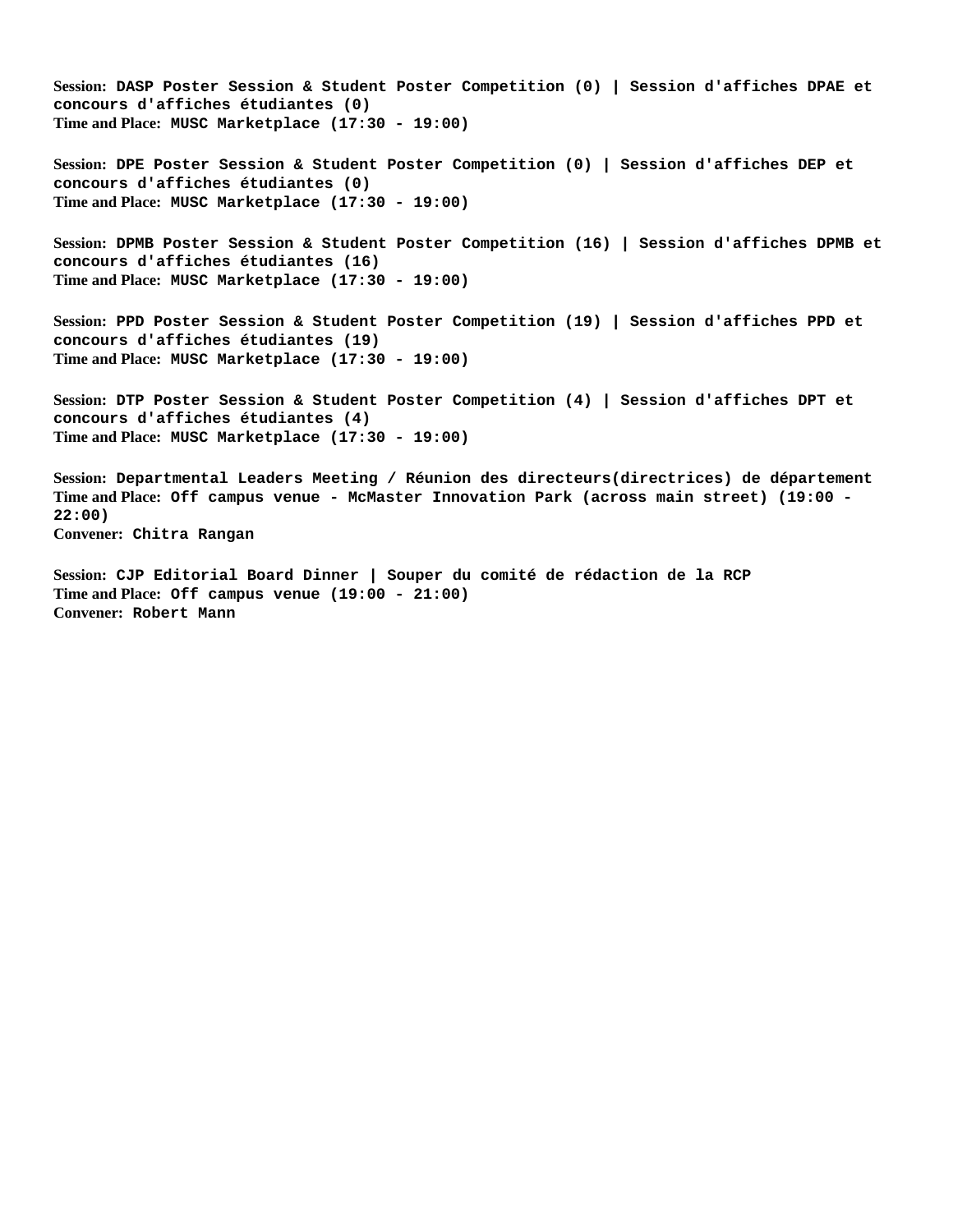## **2022 CAP Congress / Congrès de l'ACP 2022 - 5 Jun 2022 - 11 Jun 2022, McMaster University. Daily Programme: Wednesday, 8 June 2022**

**Break: Congress Registration and Information (7h30 - 17h00) | Inscription au congrès et information (7h30 - 17h00) Time and Place: MDCL Lobby (8 Jun 2022 - 8 Jun 2022)**

**Session: NSERC Liaison Committee Meeting | Réunion du comité de liaison avec le CRSNG Time and Place: MDCL 2230 (07:30 - 08:45) Convener: Rituparna Kanungo**

**Session: Exhibit Booths Open (08h30-16h00) | Salle d'exposition ouverte de 08h30 à 16h00 Time and Place: MDCL Hallways (08:05 - 08:30)**

**Session: W-PLEN1 Plenary Session | Session plénière - Shohini Ghose Time and Place: MDCL 1305/07 (08:45 - 09:30) Convener: Barbara Frisken**

**Session: W-PLEN2 Plenary Session | Session plénière - Chris Polly Time and Place: MDCL 1305/07 (09:30 - 10:15) Convener: Matthias Danninger**

**Break: Health Break with Exhibitors | Pause santé avec exposants Time and Place: MDCL Hallways (8 Jun 2022 - 8 Jun 2022)**

**Session: W1-10 Building Stronger Physics Departments (CAP) | Construire des départements de physique plus forts (ACP) Time and Place: MDCL 1009 (10:45 - 12:15) Convener: Chitra Rangan**

**Session: W1-5 Advances in Instrument Design (DAPI) | Progrès dans la conception d'instruments (DPAI) Time and Place: MDCL 1016 (10:45 - 12:15) Convener: Silvia Scorza**

**Session: W1-6 Nuclei and Neutrinos (DNP) | Noyaux et neutrinos (DPN) Time and Place: MDCL 1116 (10:45 - 12:15) Convener: Michael Gericke**

**Session: W1-1 Neutrino Experiments (PPD) | Expériences de neutrinos (PPD) Time and Place: MDCL 1105 (10:45 - 12:15) Convener: Mark Hartz**

**Session: W1-4 Nuclear Structure (DNP) | Structure nucléaire (DPN) Time and Place: MDCL 1110 (10:45 - 12:15) Convener: Krzysztof Starosta**

**Session: W1-7 Non-Thermal Plasmas (DPP) | Plasmas non thermiques (DPP) Time and Place: MDCL 1115 (10:45 - 12:15) Conveners: Stephan Reuter; Ahmad Hamdan**

**Session: W1-9 Quantum Magnetism (DCMMP) | Magnétisme quantique (DPMCM) Time and Place: MDCL 1010 (10:45 - 12:15) Convener: Takashi Imai**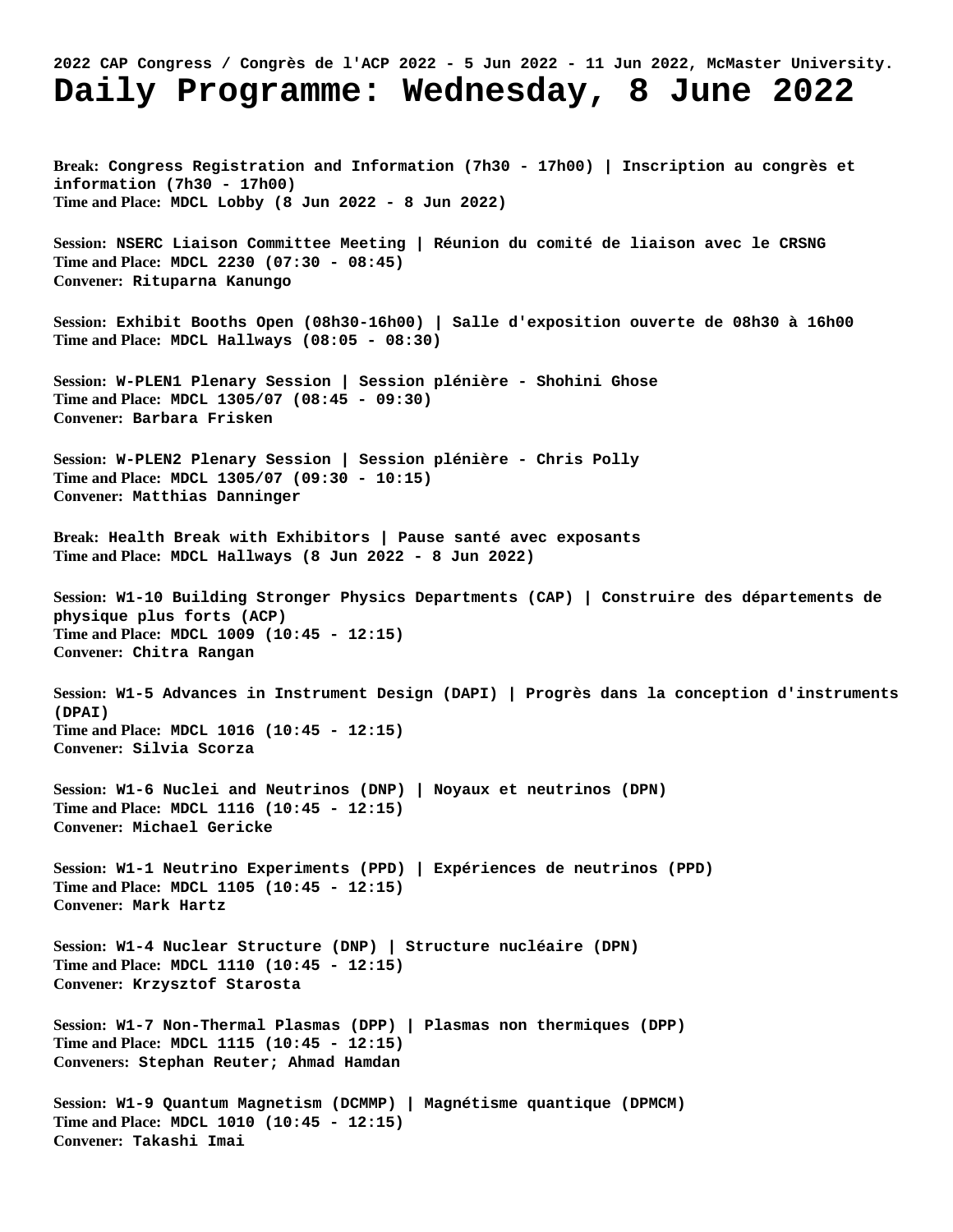**Session: W1-8 Condensed Matter Theory I (DCMMP/DTP) | Théorie de la matière condensée I (DPMCM/DPT) Time and Place: MDCL 1309 (10:45 - 12:15) Convener: Robert Wickham Session: W1-2 Quantum Theory (DTP) | Théorie quantique (DPT) Time and Place: MDCL 1008 (10:45 - 12:15) Convener: Randy Lewis Session: W1-3 Optical Tools (DAMOPC/DPMB) | Outils optiques (DAMOPC/DPMB) Time and Place: MDCL 1102 (10:45 - 12:15) Conveners: Ozzy Mermut; Jens Lassen Break: Student Lunch Session │ Dîner-rencontre des étudiants Time and Place: MDCL 1305/07 (8 Jun 2022 - 8 Jun 2022) Break: Break for Lunch (12h15-13h15) | Pause pour dîner (12h15-13h15) Time and Place: MDCL Hallways (8 Jun 2022 - 8 Jun 2022) Session: New Faculty Lunch Meeting with NSERC | Dîner rencontre des nouveaux professeurs avec le CRSNG Time and Place: MDCL 2230 (12:15 - 13:15) Convener: Chitra Rangan Session: W2-6 Neutrino Experiment and Related Calibrations II (PPD) | Expériences de neutrinos et calibration reliée II (PPD) Time and Place: MDCL 1105 (13:15 - 14:45) Convener: Nahee Park Session: W2-9 Fluids and Granular Matter (DCMMP) | Fluides et matière granulaire (DPMCM) Time and Place: MDCL 1010 (13:15 - 14:45) Convener: Colin Denniston Session: W2-8 Condensed matter theory II (DCMMP/DTP) | Théorie de la matière condensée II (DPMCM/DPT) Time and Place: MDCL 1309 (13:15 - 14:45) Convener: Tamar Pereg-Barnea Session: W2-7 Plasma-Matter interactions (DPP) | Interactions plasma-matière (DPP) Time and Place: MDCL 1115 (13:15 - 14:45) Conveners: Stephan Reuter; Ahmad Hamdan Session: W2-5 DPE IV (DPE) | DEP IV (DEP) Time and Place: MDCL 1116 (13:15 - 14:45) Convener: Daria Ahrensmeier Session: W2-10 DAMOPC I (DAMOPC) | DPAMPC I (DPAMPC) Time and Place: MDCL 1008 (13:15 - 14:45) Convener: Jens Lassen Session: W2-4 Fundamental Symmetries and new physics at low energy II (DNP) | Symétries fondamentales et nouvelle physique à basse énergie II (DPN) Time and Place: MDCL 1009 (13:15 - 14:45) Convener: Russell Mammei**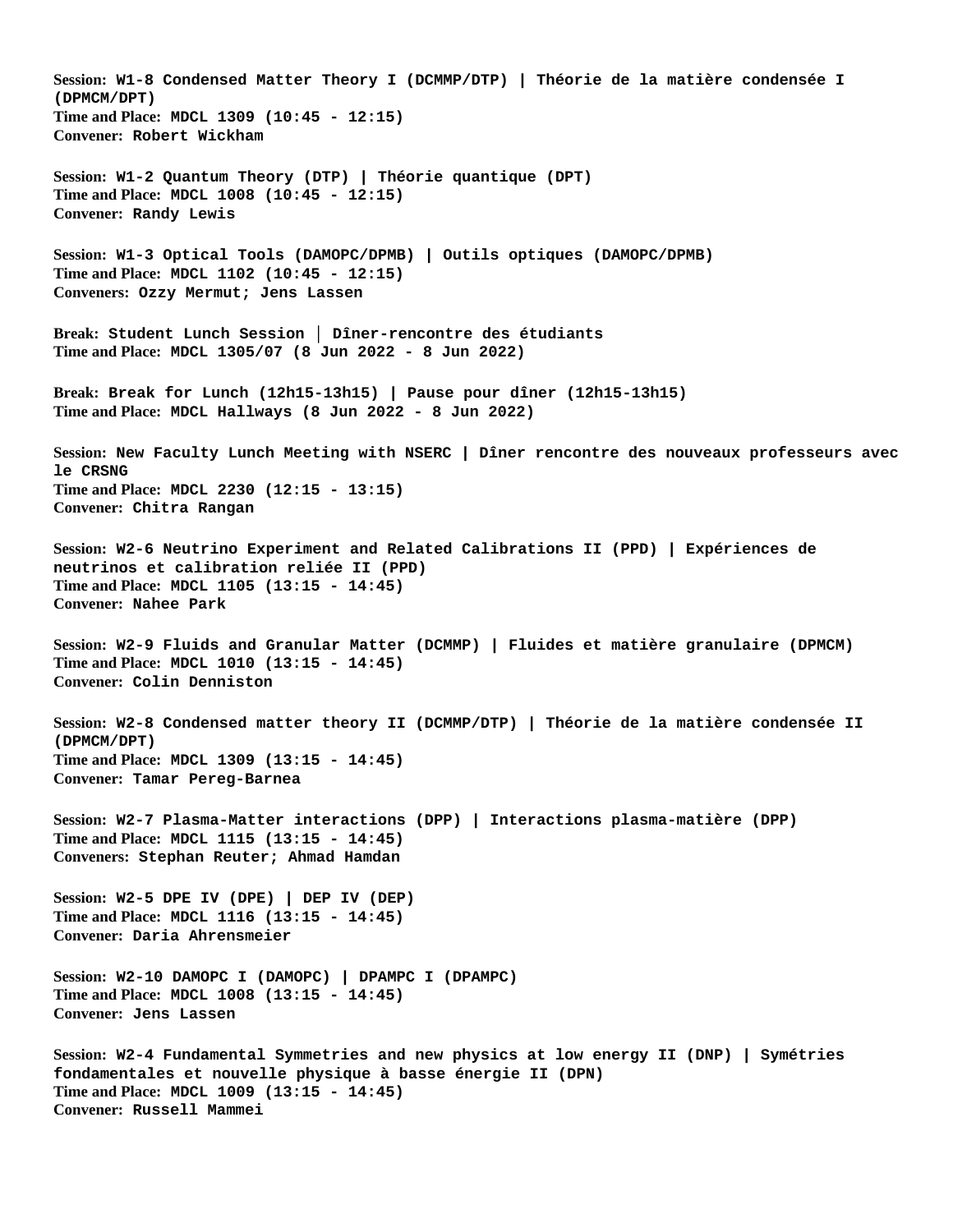**Session: W2-3 Biophysics Outside the Box (DPMB) | Biophysique hors de la boîte (DPMB) Time and Place: MDCL 1102 (13:15 - 14:45) Convener: Melanie Campbell Session: W2-2 Fields, Particles, and Strings II (DTP) | Champs, particules et cordes II (DPT) Time and Place: MDCL 1016 (13:15 - 14:45) Convener: Arundhati Dasgupta Session: W2-1 Machine Learning in HEP and Novel Reconstruction Tools (PPD) | Apprentissage automatique en PHE et nouveaux outils de reconstruction (PPD) Time and Place: MDCL 1110 (13:15 - 14:45) Convener: Max Swiatlowski Break: Health Break with Exhibitors | Pause santé avec exposants Time and Place: MDCL Hallways (8 Jun 2022 - 8 Jun 2022) Session: W3-6 ML in HEP and Rare Background Searches (PPD) | Apprentissage automatique en PHE et recherche d'interférences rares (PPD) Time and Place: MDCL 1110 (15:15 - 16:30) Convener: Matthias Danninger Session: W3-10 Applied Physics I (DAPI) | Physique appliquée I (DPAI) Time and Place: MDCL 1016 (15:15 - 16:30) Convener: Louis Poirier Session: W3-9 Laser Development (DAMOPC) | Progrès dans les lasers (DPAMPC) Time and Place: MDCL 1008 (15:15 - 16:30) Convener: Jens Lassen Session: W3-1 New Physics and Dark Sector (DTP/PPD) | Nouvelle physique et secteur sombre (DPT/PPD) Time and Place: MDCL 1105 (15:15 - 16:45) Conveners: Evan McDonough; Matthias Danninger Session: W3-2 Frontiers in Theoretical Physics I (DTP) | Frontières en physique théorique I (DPT) Time and Place: MDCL 1115 (15:15 - 16:30) Convener: Robert Spekkens Session: W3-8 Soft Condensed Matter II (DCMMP) | Matière condensée molle II (DPMCM) Time and Place: MDCL 1116 (15:15 - 16:30) Convener: John Dutcher Session: W3-7 Light and Matter (DCMMP) | Lumière et matière (DPMCM) Time and Place: MDCL 1010 (15:15 - 16:30) Convener: Robert Wickham Session: W3-3 Cell and Membrane Biophysics (DPMB) | Biophysique de la cellule et des membranes (DMPB) Time and Place: MDCL 1102 (15:15 - 16:30) Convener: Melanie Campbell Session: W3-4 DPE V (DPE) | DEP V (DEP) Time and Place: MDCL 1009 (15:15 - 16:30) Convener: Daria Ahrensmeier**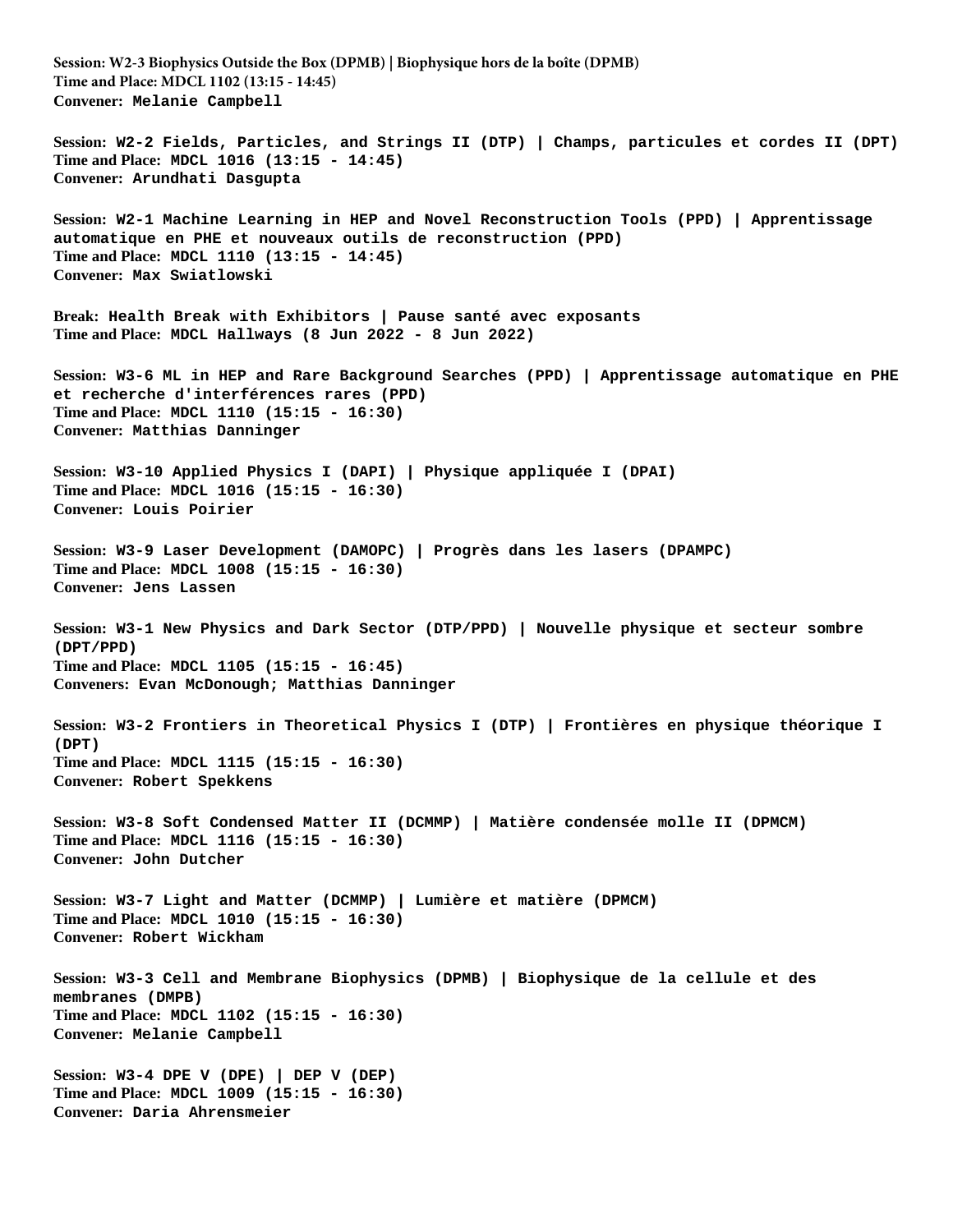**Session: W3-5 Panel Report on ICWiP Mtg + DGEP Networking Session (DGEP) | Rapport sur la réunion CIFEP et session de réseautage DGEP (DGEP) Time and Place: MDCL 1309 (15:15 - 16:30) Convener: Svetlana Barkanova**

**Session: Division Judges Meeting - Oral and Poster Competition | Rencontre des juges des divisions - compétition orale et compétition affiche Time and Place: MDCL 2230 (16:30 - 17:30) Convener: William Whelan**

**Session: Student Session : Industry Meet & Mingle | Session étudiante : Rencontre avec l'industrie Time and Place: MDCL 1110 (16:45 - 18:00) Conveners: Ian D'Souza; Daniel Cluff**

**Session: CAP President's Report | Rapport du président de l'ACP - Manu Paranjape Time and Place: MDCL 1305/07 (16:45 - 17:45) Convener: Robert Thompson**

**Session: CAP-level BSOC and BSPC Judges Meeting | Réunion des juges (niveau ACP) pour MCOE et MCAE Time and Place: MDCL 2230 (17:30 - 17:45) Convener: William Whelan**

**Break: Break: (for those who purchased tickets) Take Rented Bus, or personal car, to Banquet Dinner (18h00-19h10) | Pause: (pour ceux qui ont acheté des billets) prendre le bus loué, ou une voiture personnelle vers le banquet (18h00-19h10) Time and Place: Front of MDCL (8 Jun 2022 - 8 Jun 2022)**

**Break: Break for Dinner (18h00-20h00) | Pause pour souper (18h00-20h00) Time and Place: (8 Jun 2022 - 8 Jun 2022)**

**Session: CAP Banquet + Fellows Recognition Dinner - Limited seating. Tickets will not be sold at the door | Banquet et reconnaissance des Fellows de l'ACP - Sièges limités; aucun billet vendu à l'entrée Time and Place: Off campus venue - Royal Botannical Gardens (18:30 - 21:30) Convener: Manu Paranjape**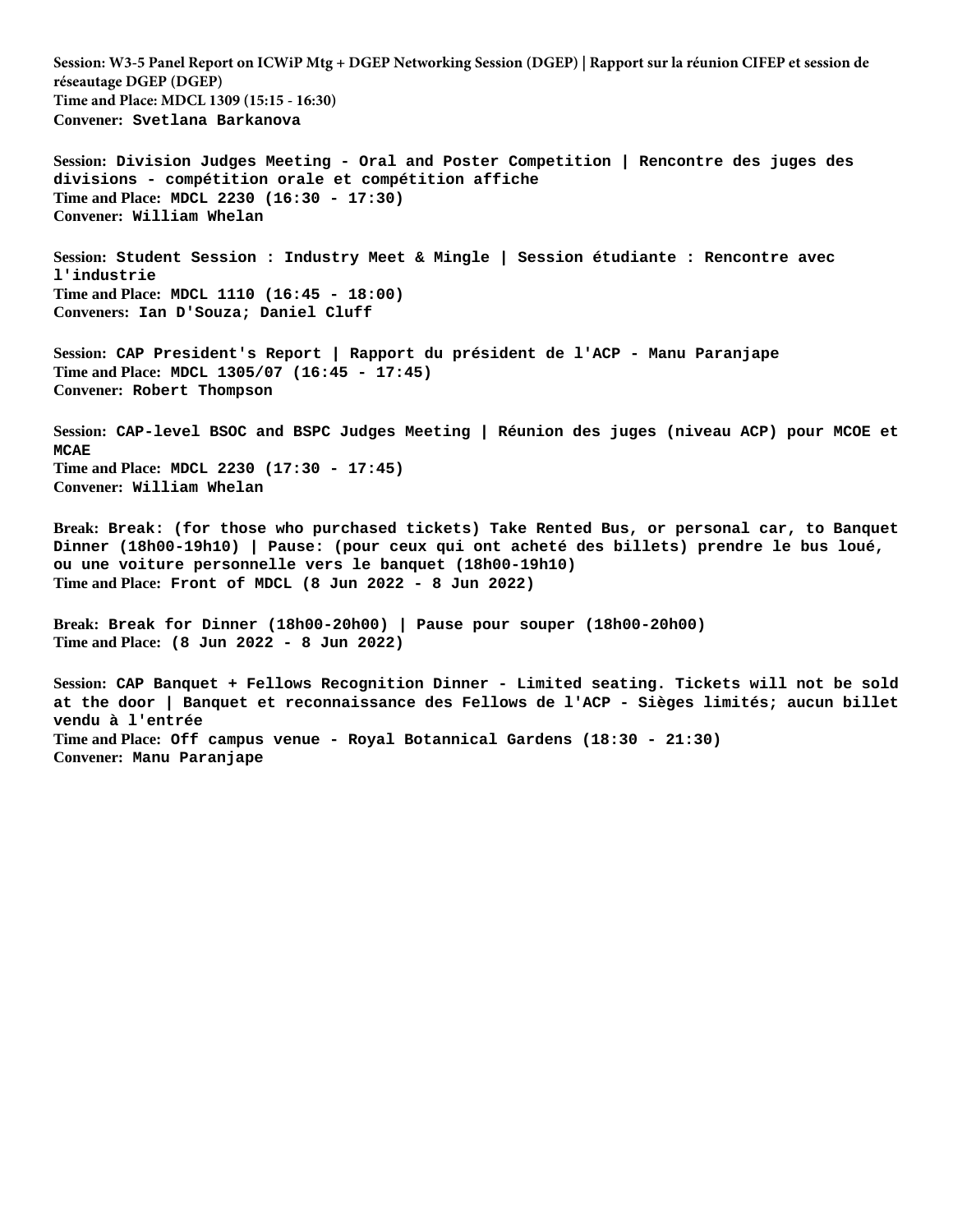## **2022 CAP Congress / Congrès de l'ACP 2022 - 5 Jun 2022 - 11 Jun 2022, McMaster University. Daily Programme: Thursday, 9 June 2022**

**Break: Visit CAP Congress website (https://www.cap.ca/congress/2022) for information about meetings scheduled outside of Congress week, eg AGM, NSERC Community Update, Division business meetings Time and Place: (9 Jun 2022 - 9 Jun 2022) Break: Congress Registration and Information (7h30-13h30) | Inscription au congrès et information (7h30-13h30) Time and Place: MDCL Lobby (9 Jun 2022 - 9 Jun 2022) Session: CINP Board Meeting | Réunion du conseil de l'ICPN Time and Place: MDCL 2230 (07:30 - 08:45) Convener: Garth Huber Session: R1-7 Materials for Energy Applications (DCMMP) | Matériaux pour applications en énergie (DPMCM) Time and Place: MDCL 1010 (08:45 - 10:15) Convener: Patrick Clancy Session: R1-1 Precision and Dark Matter Experiments (PPD) | Expériences de précision et sur la matière sombre (PPD) Time and Place: MDCL 1105 (08:45 - 10:15) Convener: Rainer Dick Session: Best Student Poster Competition Finals Judging (Closed to delegates) | Jugement des finales de la compétition d'affiches étudiantes (session fermée) Time and Place: MDCL 1305/07 (08:45 - 10:45) Convener: William Whelan Session: R1-6 Testing the Standard Model and Searches for New Physics at Intermediate Energies (DNP) | Tests du modèle standard et recherche de nouvelle physique aux énergies intermédiaires (DPN) Time and Place: MDCL 1008 (08:45 - 10:15) Convener: Wouter Deconinck Session: R1-5 Polymer Physics Theory (DCMMP) | Théorie physique des polymères (DPMCM) Time and Place: MDCL 1016 (08:45 - 10:15) Convener: Robert Wickham Session: R1-4 Precision Nuclear Processes and Beyond (DNP) | Processus nucléaires de précision et au delà (DPN) Time and Place: MDCL 1110 (08:45 - 10:15) Convener: Svetlana Barkanova Session: R1-3 DPMB 101 Lectures (DPMB) | Conférences DPMB 101 (DPMB) Time and Place: MDCL 1102 (08:45 - 10:15) Convener: Cornelia Hoehr Session: R1-2 Gravity and Cosmology II (DTP) | Gravité et cosmologie II (DPT) Time and Place: MDCL 1009 (08:45 - 10:15) Convener: Randy Lewis Break: Health Break | Pause santé Time and Place: MDCL Hallways (9 Jun 2022 - 9 Jun 2022)**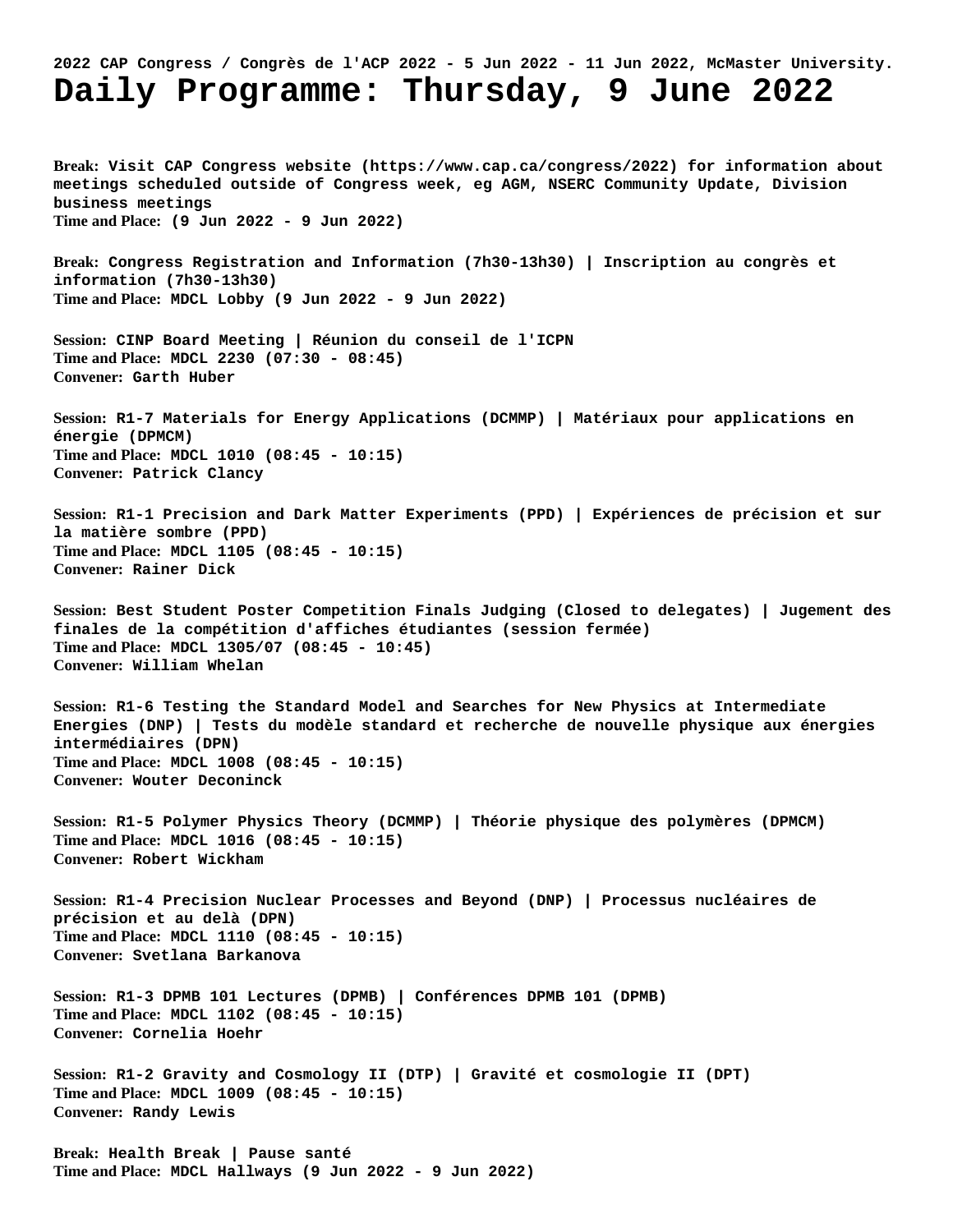**Session: R2-4 Quantum Materials II (DCMMP) | Matériaux quantiques II (DPMCM) Time and Place: MDCL 1010 (10:45 - 12:15) Convener: Tamar Pereg-Barnea Session: R2-5 Materials Synthesis and Characterization (DCMMP) | Synthèse et caractérisation de matériaux (DPMCM) Time and Place: MDCL 1008 (10:45 - 12:15) Convener: Robert Wickham Session: R2-1 Applied Physics II (DAPI) | Physique appliquée II (DPAI) Time and Place: MDCL 1016 (10:45 - 12:15) Convener: Steffon Luoma Session: R2-3 DPMB Trainee Networking (DPMB) | Réseautage de stagiaires DPMB (DPMB) Time and Place: MDCL 1102 (10:45 - 12:15) Convener: Valerie Booth Session: R2-2 Frontiers in Theoretical Physics II (DTP) | Frontières en physique théorique II (DPT) Time and Place: MDCL 1009 (10:45 - 12:15) Convener: Mohammad Ahmady Session: R2-0 Joint CINP-IPP Sessions (DNP/PPD) | Réunion conjointe de l'ICPN et de l'IPP (DPN-PPD) Time and Place: MDCL 1305/07 (10:45 - 12:15) Convener: Garth Huber Break: Break for Lunch (12h15-13h15) | Pause pour dîner (12h15-13h15) Time and Place: (9 Jun 2022 - 9 Jun 2022) Session: CINP Annual General Meeting (with lunch) | Assemblée générale annuelle de l'ICPN (dîner inclus) Time and Place: MDCL 1009 (12:15 - 13:15) Convener: Garth Huber Session: R-STUD-COMP CAP Best Student Oral Presentations Final Competition | Compétition finale de l'ACP pour les meilleures communications orales d'étudiantes Time and Place: MDCL 1305/07 (13:15 - 15:15) Convener: William Whelan Break: Health Break | Pause Santé Time and Place: MDCL Hallways (9 Jun 2022 - 9 Jun 2022) Session: Judges Meeting and Announcement Preparation l Rencontre des juges et préparation d'annonce Time and Place: MDCL 2230 (15:15 - 16:30) Convener: William Whelan Session: R-PLEN1 Plenary Session | Session plénière - Cliff Burgess Time and Place: MDCL 1305/07 (15:45 - 16:30) Convener: Randy Lewis Session: Student Awards Ceremony | Cérémonie de reconnaissance d'étudiant(e)s Time and Place: MDCL 1305/07 (16:30 - 17:15) Conveners: William Whelan; Manu Paranjape**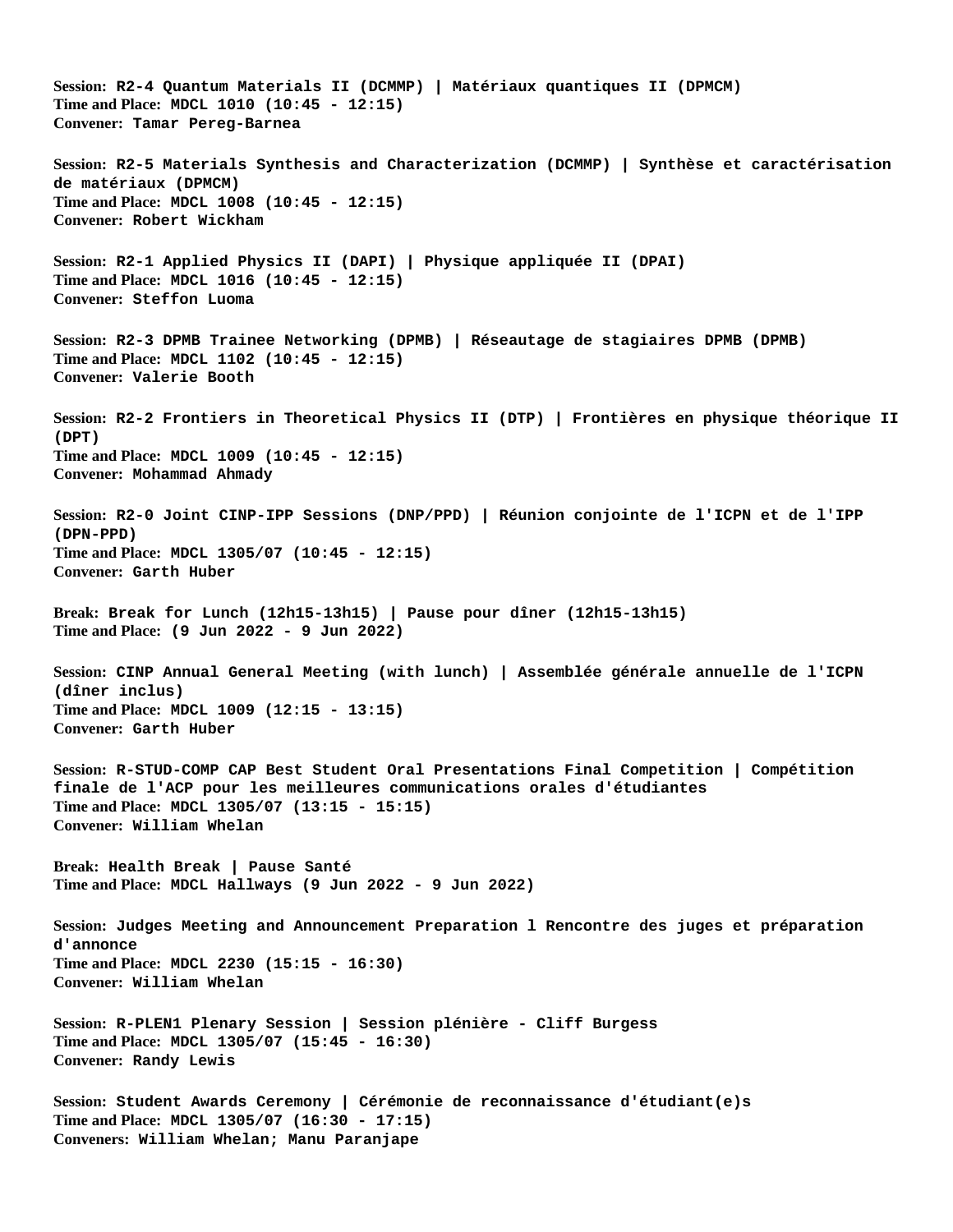**Session: Close of Congress | Clôture du congrès Time and Place: MDCL 1305/07 (17:15 - 17:30) Convener: Manu Paranjape**

**Session: 4D detector workshop | Atelier sur les détecteurs 4D Time and Place: MDCL 2230 (17:30 - 19:00) Conveners: Fabrice Retiere; Luise Poley**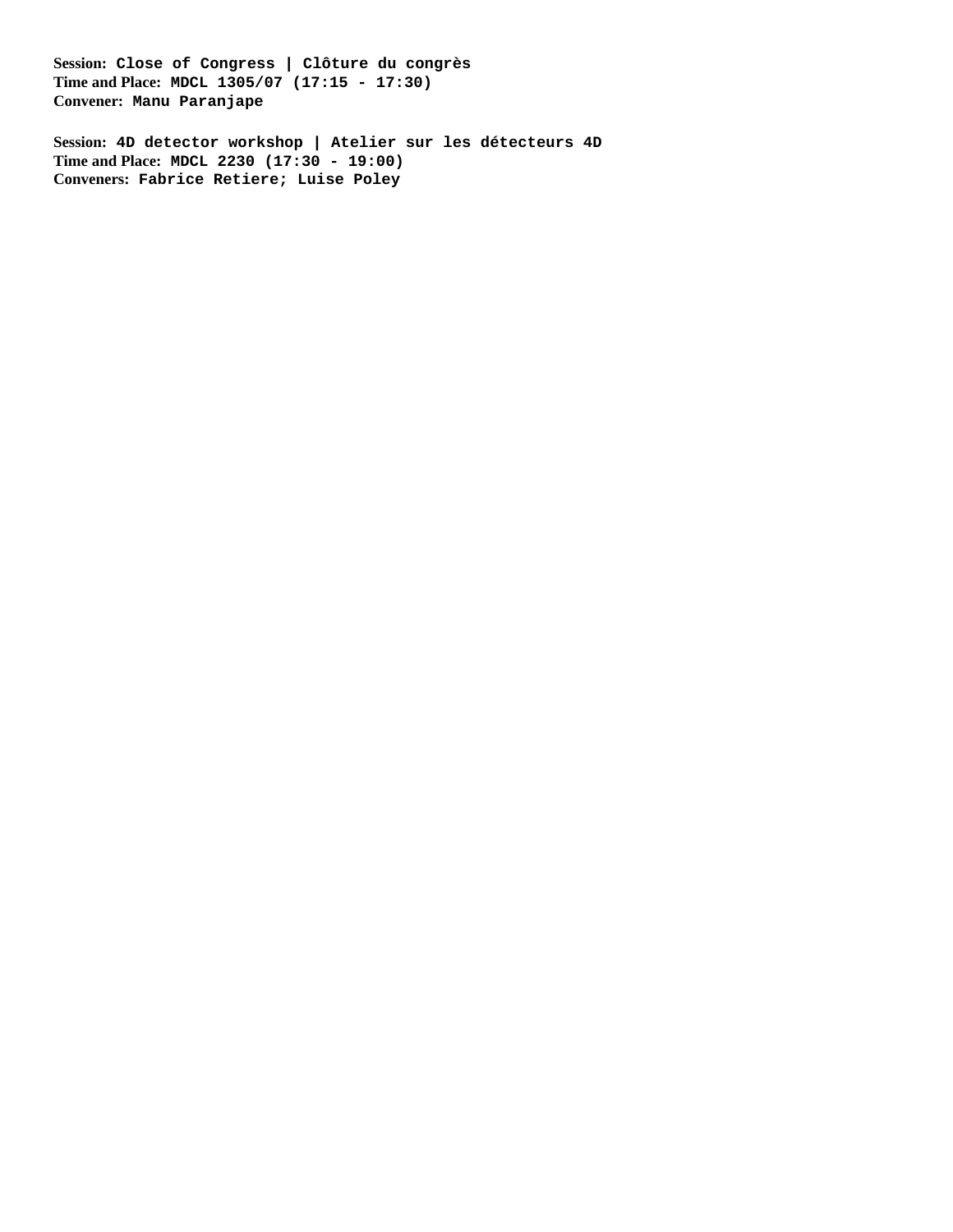## **2022 CAP Congress / Congrès de l'ACP 2022 - 5 Jun 2022 - 11 Jun 2022, McMaster University. Daily Programme: Friday, 10 June 2022**

**Session: IPP AGM | AGA de l'IPP Time and Place: (09:00 - 12:00) Convener: Michael Roney**

**Session: IPP Scientific Council Meeting | Réunion du comité scientifique de l'IPP Time and Place: (13:00 - 14:00) Convener: Michael Roney**

**Session: IPP Inst. Members and Board of Trustees Meetings | Réunions des membres inst. et du conseil de l'IPP Time and Place: (14:00 - 17:00) Conveners: Adam Ritz; Michael Roney**